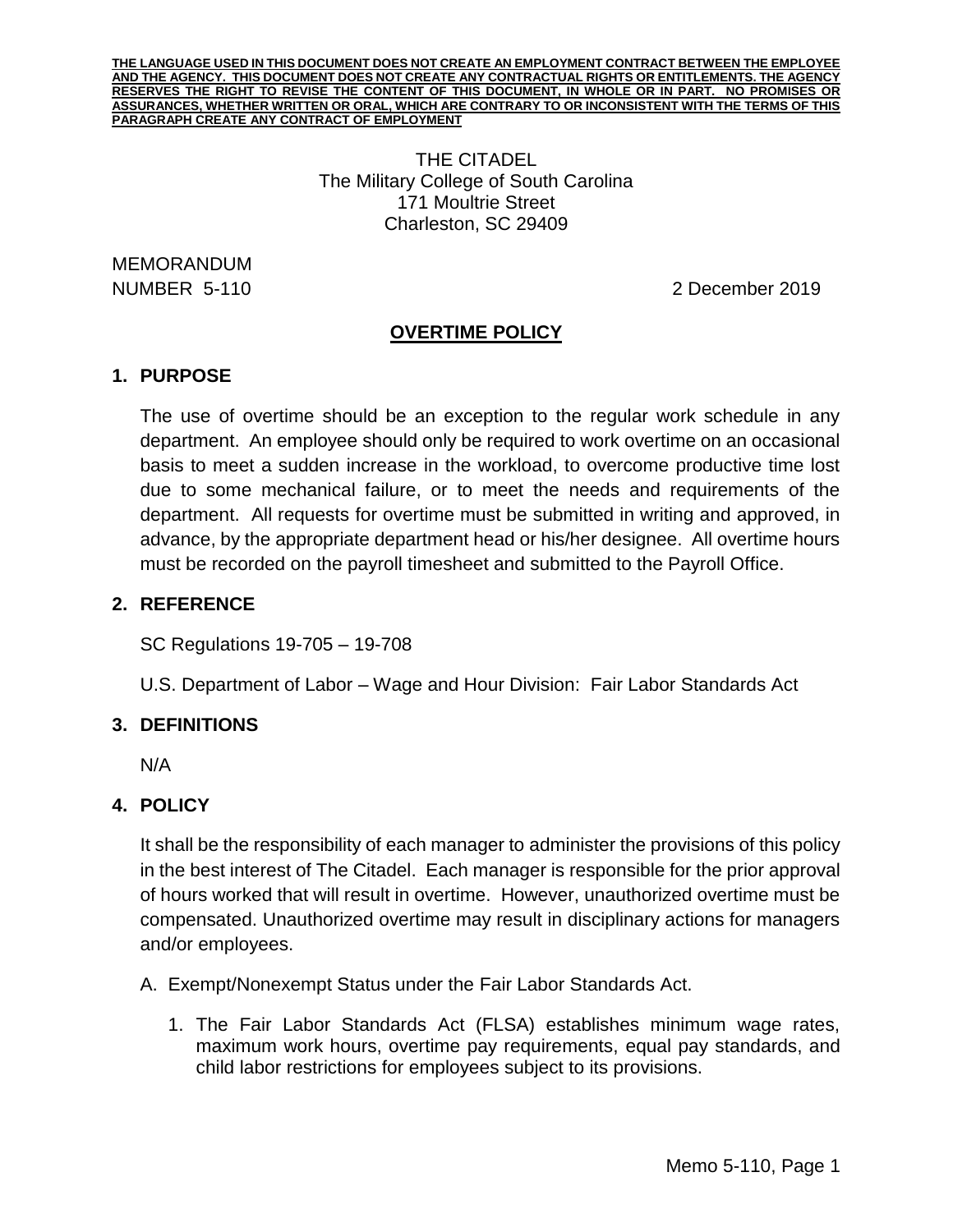- 2. Employees are considered "exempt" if their job duties and their salary meet certain thresholds within the FLSA. These exempt employees are not subject to the FLSA minimum wage, overtime, or record keeping requirements. As such, exempt employees are expected to work as many hours as required to perform the duties of the position. The exempt status of an employee in a bona fide executive, administrative, professional, or computer employee position shall be determined by the Agency Head or his/her designee.
- 3. Nonexempt employees are covered by, or subject to, the minimum wage, overtime, and recordkeeping requirements of FLSA. All employees who are not considered exempt from the FLSA will be considered nonexempt.
- B. Compensation.

The regular rate of pay includes all remuneration for employment paid to an employee to include base pay, longevity increases, and shift differentials. Compensation of all employees is based on forty (40) hours per week or 2080 hours per year. Nonexempt employees must not be paid less than minimum wage.

C. The Workweek.

The normal workweek for The Citadel shall be 37.5 hours. However, no employees shall receive additional compensation or compensatory time for hours worked between 37.5 and 40.0 hours per workweek. For record keeping purposes, the workweek begins at 12:01 a.m. on Sunday and ends at 12:00 midnight on Saturday. Any employee may be required to work up to forty (40) hours per workweek without additional compensation or compensatory time. Public safety employees may be required to work up to 86 hours in a 14-day consecutive cycle.

D. Hours Worked.

Hours worked include all time that the employee is required to be on duty or at the prescribed workplace and all time during which the employee is permitted to work. The hours worked include any bona fide work which the employee performs on or away from the premises if the supervisor knows or has reason to believe that the work is being performed. Time spent in leave status is not considered hours worked.

- E. Flex-time.
	- 1. Regular work hours are from 8:30 AM until 5:00 PM; however, Managers and/or Department Heads have the authority to flex employees' hours to cover normal office hours, providing employees stay within the 37.5 hour work week.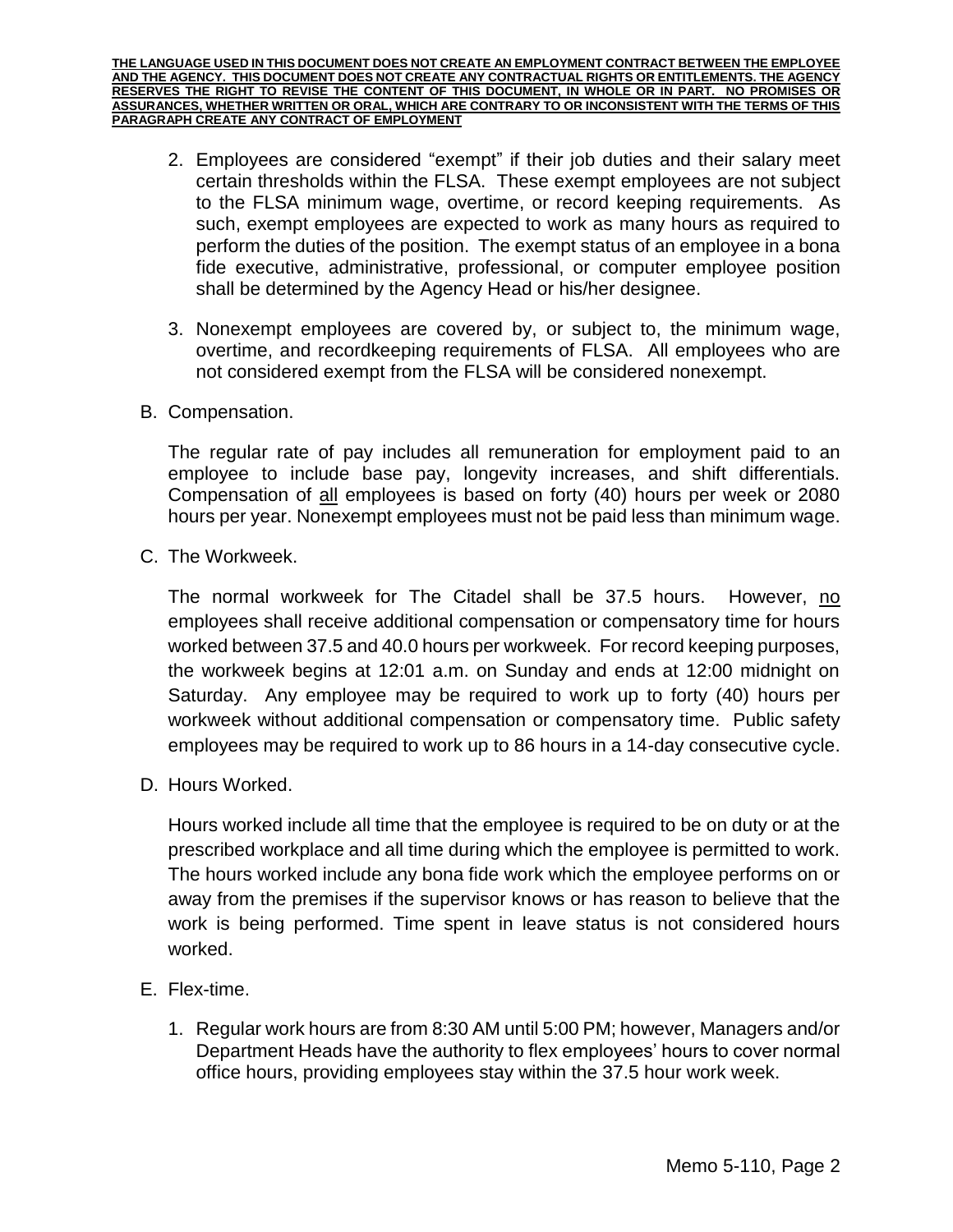- 2. Employees are expected to take lunch breaks each work day as part of normal work-life balance. Not taking a lunch break in order to arrive later or leave early should not be the norm, but may be authorized in extenuating circumstances by supervisors.
- F. Regular Rate.

The regular rate of pay includes all remuneration for employment paid to an employee to include base pay, longevities, and shift differentials.

G. Hourly Rate Employees.

The hourly rate is the "regular rate" for hourly employees. This rate is calculated by dividing the annual salary by 2080 hours. Hourly employees shall be compensated for all hours worked. Employees compensated on hourly rate basis must be classified as nonexempt. The hourly rate is the "regular rate" for temporary employees as well.

H. Holidays.

An employee who is required to work on a legal holiday shall be given compensatory holiday leave credits in accordance with Section 19-708.04 of the State Human Resources Regulations; however, time worked on a legal holiday shall be used in computing total hours worked. Holiday compensatory time will be paid to the employee if, after 90 days following the holiday, the employee has not taken the holiday compensatory time. All nonexempt employees will be paid for unused holiday compensatory time upon separation of employment from State government, movement to a position in another State agency (exempt or nonexempt), or upon an employee starting in an exempt position in the current agency.

- I. Overtime/Compensatory Time.
	- 1. Overtime is all hours worked in excess of 40 in a seven (7) consecutive day work period. A nonexempt employee shall be paid no less than one and onehalf (1 1/2) times his/her regular rate of pay for all hours worked over 40 in a workweek or granted compensatory time at a rate of one and one-half (1 1/2) hours for each hour of overtime worked. Nonexempt employees who have a scheduled workweek of 37.5 hours shall not receive additional compensation or compensatory time for hours worked between 37.5 and 40.0 hours per workweek.
	- 2. The requirements that overtime pay must be paid or compensatory time granted to nonexempt employees after 40 hours of work in a workweek shall not be waived by agreement between the supervisor and the employee.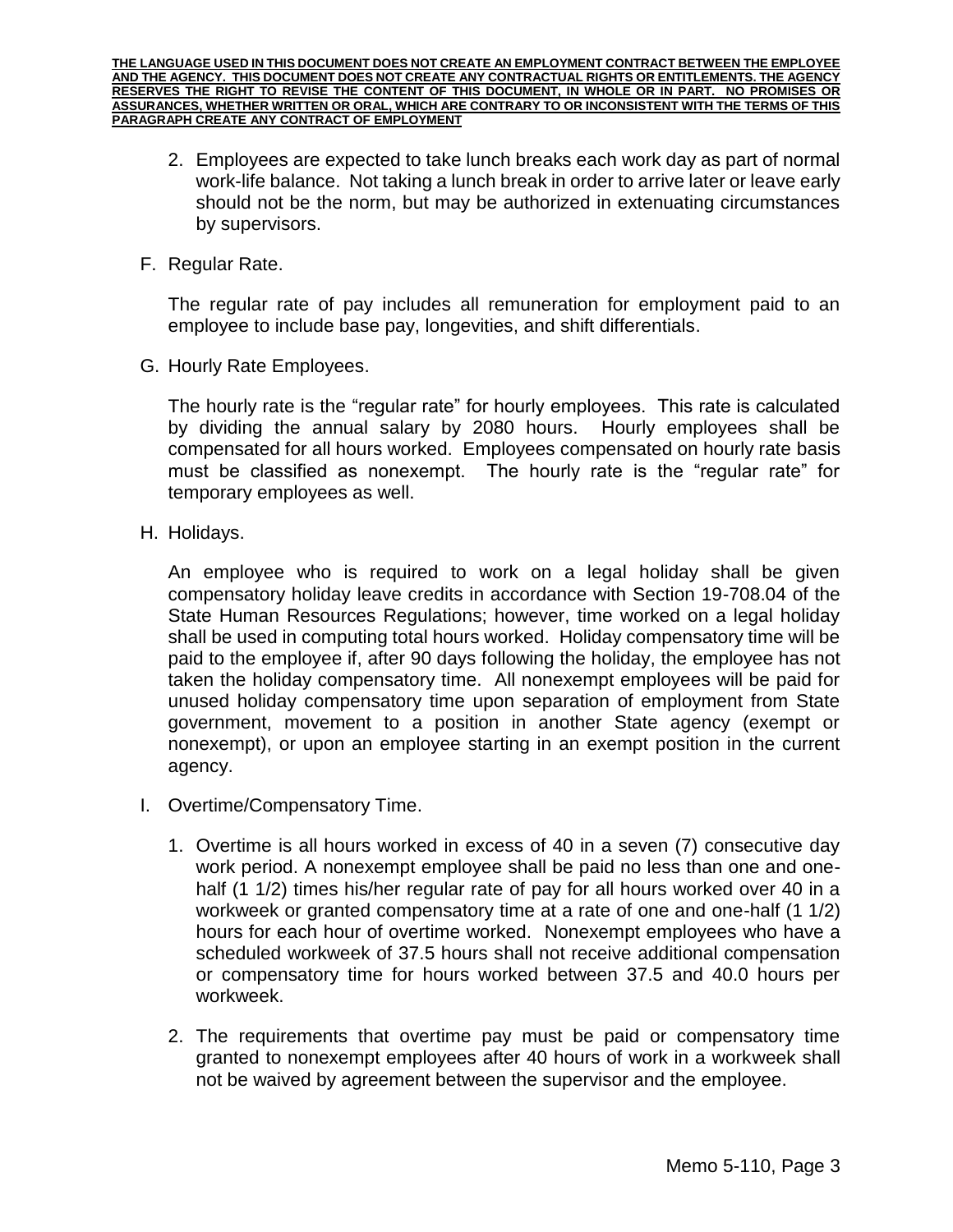- 3. Nonexempt employees may accumulate up to 240 hours of compensatory time. For overtime worked for a nonexempt employee with an accumulation of 240 hours of compensatory time, the overtime must be paid in the employee's next regular paycheck.
- 4. Law enforcement, fire protection or other seasonal activity employees may accumulate up to 480 hours of compensatory time. For overtime worked for an employee who has accumulated 480 hours of compensatory time, the employee must be paid.
- 5. Exempt employees may receive compensatory time off for hours worked, for time spent traveling, or for attendance at lectures, meetings, training programs, etc., in excess of the normal workweek (40 hours per week). Under no circumstances shall an exempt employee accumulate more compensatory time than the FLSA allows for a nonexempt employee (See Overtime/Compensatory Time section of policy above). If granted, the compensatory time must not be at a rate greater than one (1) hour of compensatory time for each hour worked in excess of 40.0 in the official workweek and may be at a lesser rate. Exempt employees must not be paid for overtime.
- 6. All requests for overtime/compensatory time must be submitted in writing and approved, in advance, by the appropriate Vice President or his/her designee. All compensatory hours must be recorded on the payroll timesheets and submitted to the Payroll Office.
- J. Adjusted Workweek.

Under warranted circumstances, a nonexempt employee may be allowed to work in excess of the normal workday and may be given time off during the same workweek at the rate of an hour for an hour to avoid working over 40 hours in a workweek. This adjustment is not allowed for hours worked between 37.5 and 40.0 hours during any workweek. This type of work rescheduling precludes working over 40.0 hours in a workweek and eliminates the need for overtime payment.

K. On Call.

The Fair Labor Standards Act considers compensable working time as all time that an employee is required to remain on call on the employer's premises or so close to a telephone that the employee cannot use the time for their own purposes. Employees who are merely required to leave word as to where they may be reached are not considered to be on call, and such time is not compensable. Final authorization of payment to an employee for "on call" status may be made only with prior, specific approval of the appropriate Vice President.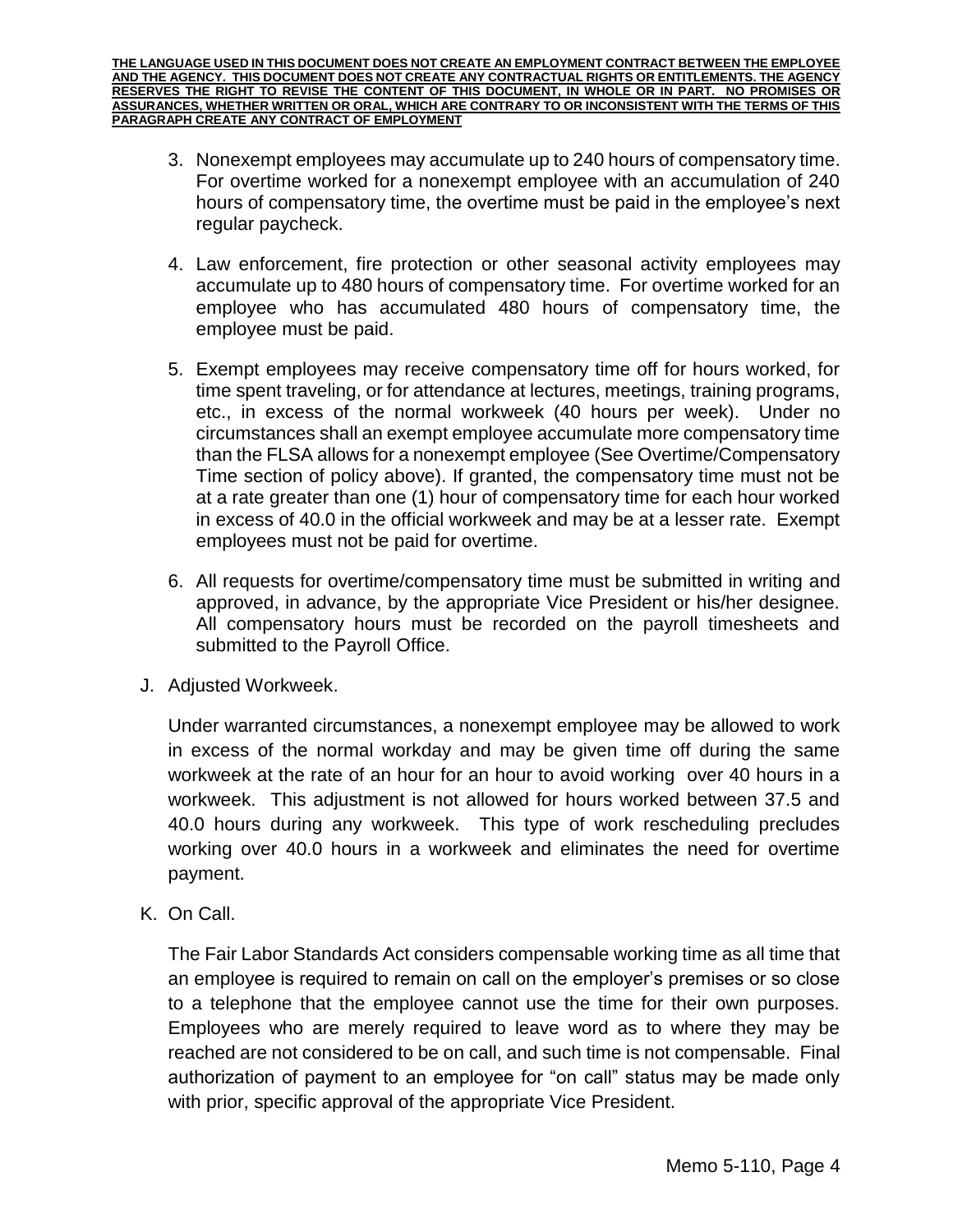L. Call Back.

Call back is defined as a call by the employing department for an employee to report to work either before or after normal duty hours to perform emergency services. Each department shall determine which classification of employees shall be subject to "call back." Non-exempt employees shall be compensated for hours worked as a result of a "Call back" at their regular hourly rate, such time shall be counted in computing any overtime that may be due. In the event it becomes necessary for an employee to be called back for emergency services and the services rendered requires less than two (2) hours on the job, or in the event no work is available when he reports, a minimum of two (2) hours work time shall be credited. An employee shall not be credited with nor paid for call time if:

- 1. The recall to work (call back) has been cancelled and the employee received notice not to report to work or
- 2. The employee refuses alternate work that is offered upon reporting to work.
- M. Meal Periods.

The normal meal period at The Citadel is one (1) hour which occurs during the scheduled workday and is not hours worked if the employee is completely relieved from duty for the purpose of eating a meal. The supervisor/department head is authorized to adjust the meal period to thirty (30) minutes if the employee agrees. No more than one (1) hour may be excluded for each regular meal period. Actual meal time, not to exceed one (1) hour, shall be charged. The meal period should not be scheduled for less than thirty (30) minutes.

N. Rest Periods.

Rest periods are optional and approved at the discretion of the supervisor/department head. If rest periods are approved, the employee is authorized to one (1) 15-minute period in the morning and one (1) 15-minute period in the afternoon. Rest periods must be counted as hours worked. Rest periods will not be used to allow an employee to come in late, leave early, or extend the lunch period.

- O. Travel Time.
	- 1. Travel time for nonexempt employees may be hours worked under some conditions. Ordinary home-to-work travel or work-to-home travel is not working time. All time spent traveling on one-day assignments is considered time worked regardless of time of day or day of the week.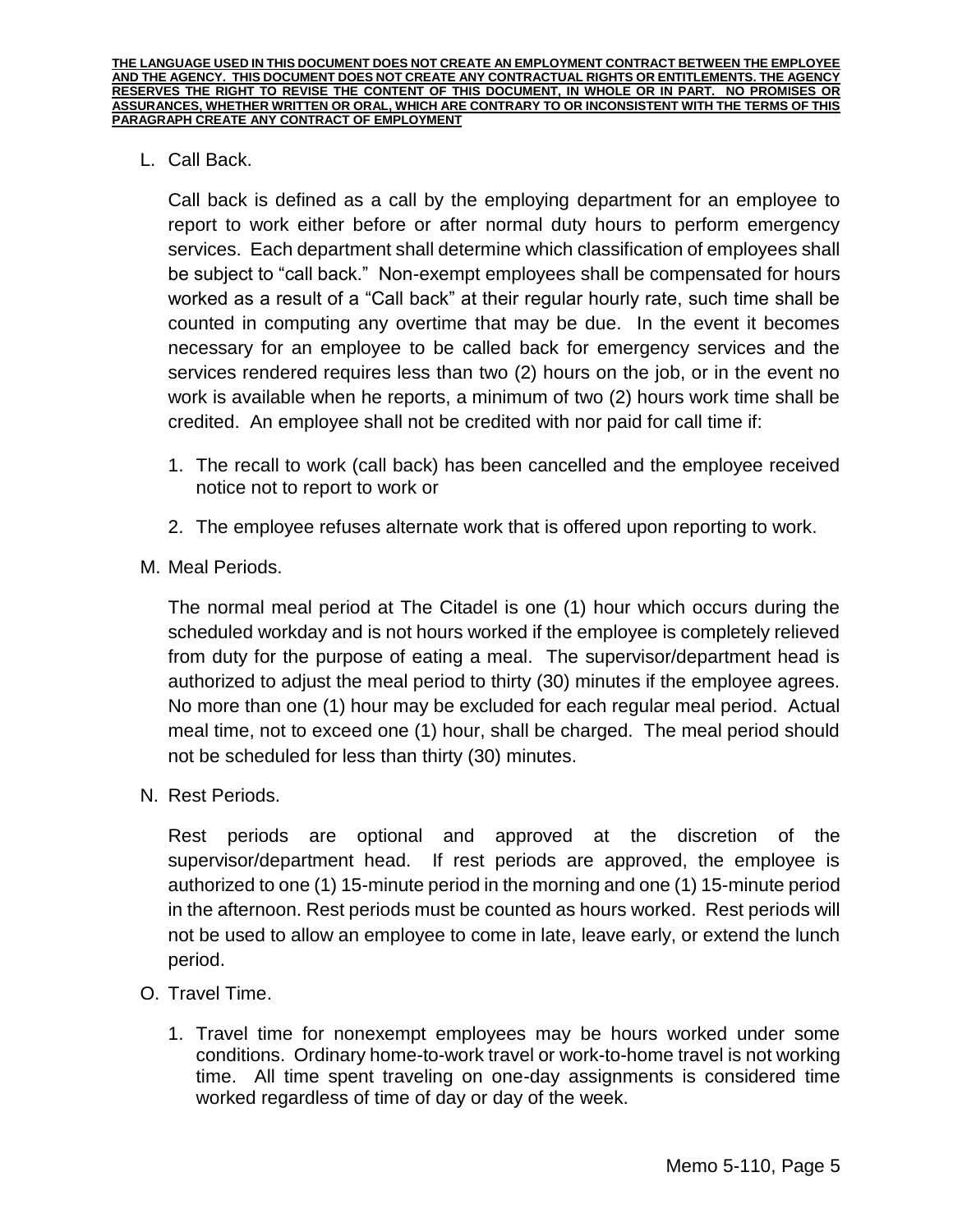- 2. Travel away from home involving an overnight stay for nonexempt employees is considered time worked when it occurs during the employee's normal working hours. This provision is applicable not only on regular working days, but also during the corresponding hours of non-working days.
- 3. When a nonexempt employee by reason of official responsibilities is required to attend lectures, meetings, training programs, etc., such time shall be considered work time.
- 4. Time off for holidays, paid leave, and compensatory time are not counted as hours worked when calculating overtime.
- P. Impact of Status Change.
	- 1. If a nonexempt employee accepts a position that is considered exempt either within the employee's own agency or with a separate state agency, compensatory time must be paid prior to the employee starting in the exempt position.
	- 2. If a nonexempt employee separates from employment or moves to another state agency, any accrued compensatory time must be paid out prior to the separation or movement. Compensatory time must be paid at a rate of compensation not less than either the average regular rate received by the employee during the last three years of employment or the final regular rate received by the employee, whichever is higher.
- Q. Temporary employees.

Temporary employees hall be compensated for all hours worked. All temporary employees must be designated as nonexempt unless approved by Human Resources.

R. Work Period for Law Enforcement Employees.

The work period for law enforcement employees may be established from seven to twenty-eight consecutive days. Law enforcement employees must receive overtime compensation in the form of overtime payment or compensatory time for all hours worked over 171 in a twenty-eight day work period, or a proportional amount of hours in a shorter work period. For Citadel public safety employees, overtime is hours actually worked in excess of 86 hours in a 14-day consecutive cycle. The Citadel will compensate the employee by payment at the rate of 1 ½ times his/her regular rate of pay for all hours worked over 86 hours.